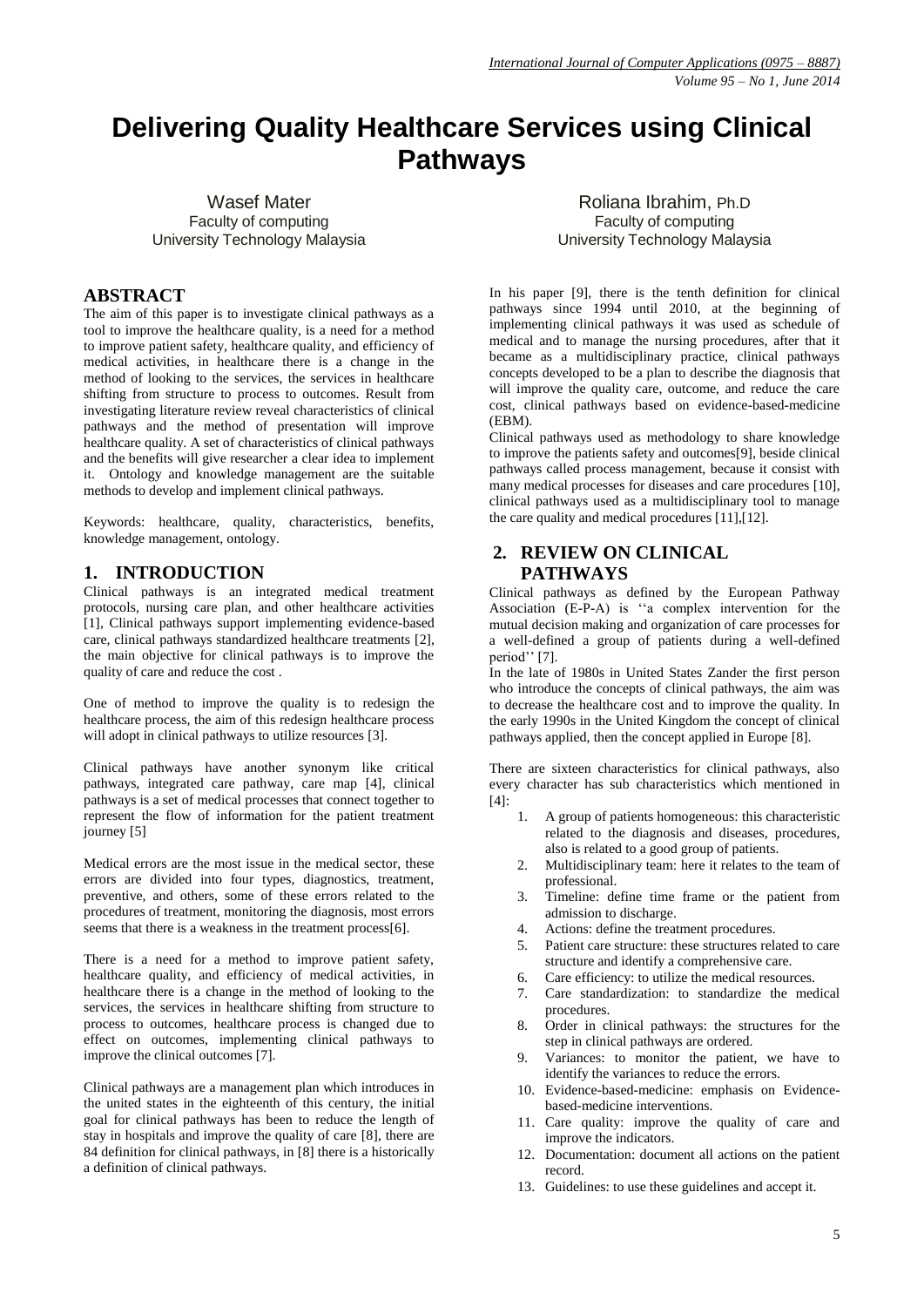- 14. Education and training: clinical pathways can educate the medical staff and patients also his family about the treatment journey.
- 15. Communications: clinical pathways play role as a communication tool between departments.
- 16. Data: clinical care can document staff activities.

There are 17 standard functions with 6 categories, these functions has implemented in Health Information System (HIS), these functions play role as a baseline in developing and implementing clinical pathways and embedded it in HIS. [\[13\]](#page-3-3)

# **3. METHODS AND IMPLEMENTATION**

No general methods to represent clinical pathways [\[14\]](#page-3-4), also to Identify or discovering clinical pathways models or the structure of the contents need a method, many methods used to discover these models, the following methods used in clinical pathways :

- 1. Knowledge management: by using this method there is increasing in the performance of clinical pathways [\[15\]](#page-3-5).
- 2. Process mining: is a technique to extract knowledge from the event log, also to discover the behavior and the patterns on clinical pathways and become as a backbone, But these techniques cannot provide information about critical medical behaviors within clinical pathway stages [\[16\]](#page-3-6).
- 3. Data mining: it is a technique to extract from the event log, this method can automate standard process to reduce documentations, the proposed method, can guide the physicians about what is the next steps, by using recommendation will optimized the quality clinical pathways[\[16\]](#page-3-6).
- 4. Also there are many methods used in clinical pathways, like interview, case study, literature review.

| <b>Ontology Method</b>                                                                                                                                                                                                                                                                                                                                                                                                                                                                                                                                                                                      |                               | Knowledge management method                                                                                                                                                                                                                                                            |           | Process mining method                                                                                                                                                                                                                                   |  | Data mining method                                                                       |  |  |
|-------------------------------------------------------------------------------------------------------------------------------------------------------------------------------------------------------------------------------------------------------------------------------------------------------------------------------------------------------------------------------------------------------------------------------------------------------------------------------------------------------------------------------------------------------------------------------------------------------------|-------------------------------|----------------------------------------------------------------------------------------------------------------------------------------------------------------------------------------------------------------------------------------------------------------------------------------|-----------|---------------------------------------------------------------------------------------------------------------------------------------------------------------------------------------------------------------------------------------------------------|--|------------------------------------------------------------------------------------------|--|--|
| [14, 17, 18]                                                                                                                                                                                                                                                                                                                                                                                                                                                                                                                                                                                                |                               | [17] [15]                                                                                                                                                                                                                                                                              |           | [16, 19]                                                                                                                                                                                                                                                |  | [11, 16]                                                                                 |  |  |
| It is a method to:<br>Analyze.<br>Design.<br>3.<br>Implement.<br>Model.<br>4.<br>It is a knowledge method.<br>Improve patients' safety.<br>Ontology method is the only approach<br>that can describe the structure and<br>functions.<br>There are three types of ontologies used<br>in healthcare:<br>Generic ontologies: such as<br>process, structure to represent medical<br>concept such as diseases, drugs, and so<br>on.<br>Domain oriented ontologies: this<br>type concentrate on specific domain in<br>healthcare.<br>Task oriented ontologies: this type<br>contains vocabulary and descriptions, | $\bullet$<br>٠<br>٠<br>٠<br>٠ | It is a method to:<br>Represent.<br>2.<br>Conceptualize.<br>Knowledge base support and optimizes clinical<br>practice.<br>Knowledge base monitors medical behaviors.<br>Knowledge base improves the treatment quality.<br>Knowledge base improves performance of clinical<br>pathways. | $\bullet$ | Process mining is a technique to extract<br>knowledge from the event log.<br>But these techniques cannot provide<br>information about critical medical<br>behaviors within clinical pathway stages.<br>Deal with unstructured clinical pathway<br>data. |  | Discover the behavior and<br>the patterns.<br>optimized the quality<br>clinical pathways |  |  |
| for example diagnosis.                                                                                                                                                                                                                                                                                                                                                                                                                                                                                                                                                                                      |                               |                                                                                                                                                                                                                                                                                        |           |                                                                                                                                                                                                                                                         |  |                                                                                          |  |  |
|                                                                                                                                                                                                                                                                                                                                                                                                                                                                                                                                                                                                             |                               | From this table it seems that one approach could not achieve the goals of developing clinical pathways.                                                                                                                                                                                |           |                                                                                                                                                                                                                                                         |  |                                                                                          |  |  |
| Integration between more than approach will provide a robust methodology to develop clinical pathways.                                                                                                                                                                                                                                                                                                                                                                                                                                                                                                      |                               |                                                                                                                                                                                                                                                                                        |           |                                                                                                                                                                                                                                                         |  |                                                                                          |  |  |
| Ontology and knowledge base should be one of these approaches, because knowledge base is one the components of CDSS.<br>Thoma is a mood fould mothed to approach modical behaviour                                                                                                                                                                                                                                                                                                                                                                                                                          |                               |                                                                                                                                                                                                                                                                                        |           |                                                                                                                                                                                                                                                         |  |                                                                                          |  |  |
|                                                                                                                                                                                                                                                                                                                                                                                                                                                                                                                                                                                                             |                               |                                                                                                                                                                                                                                                                                        |           |                                                                                                                                                                                                                                                         |  |                                                                                          |  |  |

There is a need for a method to extract medical behaviors.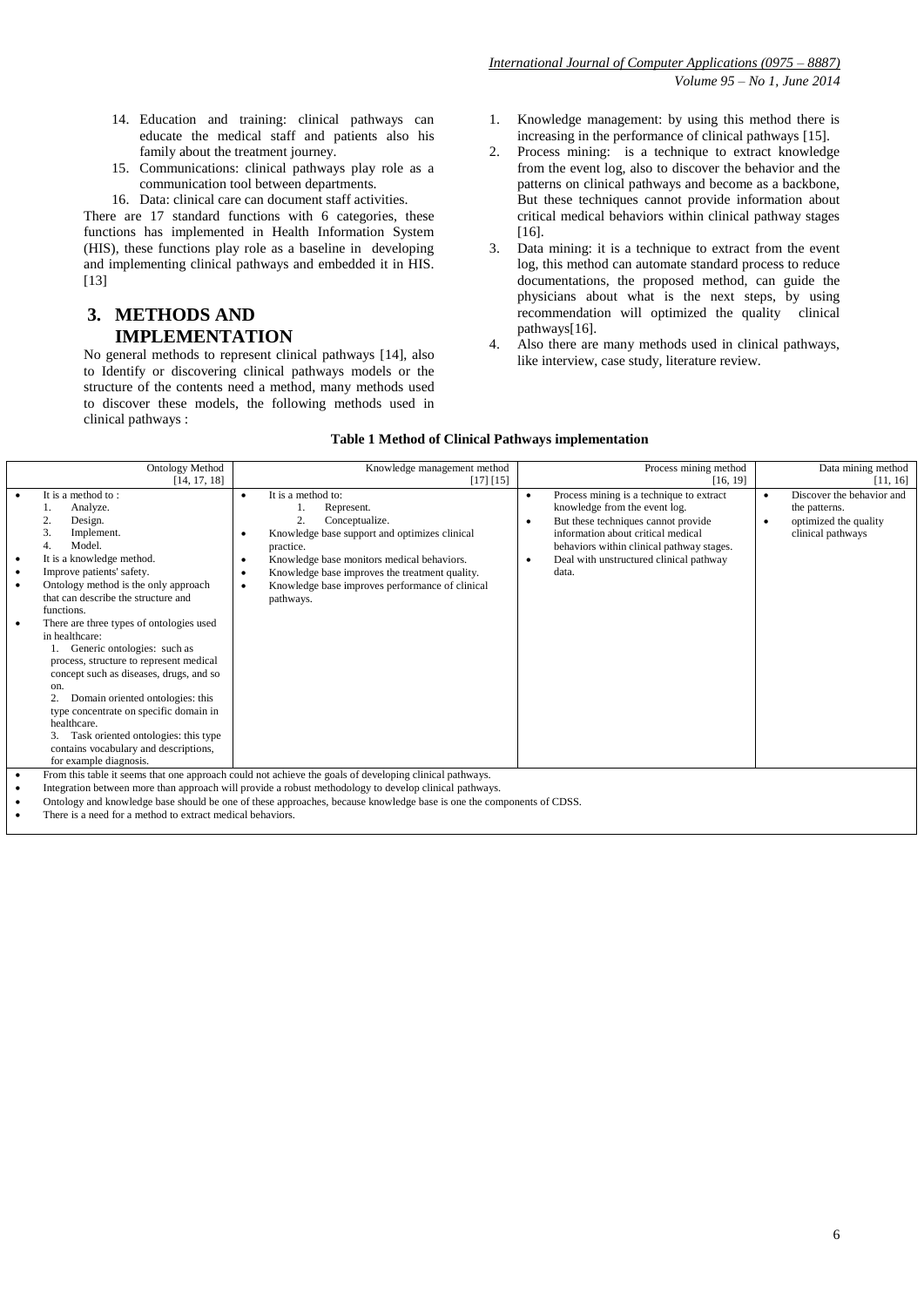# **4. BENEFITS OF CLINICAL PATHWAYS**

According to [\[20\]](#page-3-10),[\[21\]](#page-3-11),[\[22\]](#page-3-12),[\[1,](#page-2-0) [2\]](#page-2-1), clinical pathways have many benefits, the main goal of these benefits to improve the care quality, also these benefits as listed below:

- Enhance the quality of care by improving patient outcomes.
- Length of hospital stay is less when using clinical pathways.
- Decrease the healthcare cost.
- Decreasing the rate of complications, readmission, and mortality.
- Pain relief, Improvement in clinical outcomes
- Care pathways can also be used effectively to improve internal hospital efficiency and effectiveness,
- provide the key ingredients for effective hospital planning
- Patient outcomes include inpatient mortality, mortality at longest follow-up, hospital, readmissions,
- In-hospital, complications, adverse, events, ICU, admissions, and Discharge destination.

## **5. RESULTS**

According to the benefits of clinical pathways in improving healthcare quality, table 1 expresses these benefits and effectiveness of clinical pathways on healthcare service quality

#### **Table 2 Effectiveness of Clinical Pathways on healthcare service quality**

| Author       | Mortality         | Morbid<br>ity | Length<br>of stay | Readm<br>ission | Compli<br>cations | cost |
|--------------|-------------------|---------------|-------------------|-----------------|-------------------|------|
| [20]         |                   |               |                   |                 |                   |      |
| [21]         | ٦                 |               |                   |                 |                   |      |
| $[22]$       |                   |               |                   |                 |                   |      |
| 11           |                   |               | ٠                 |                 |                   |      |
| 23]          | $\mathbf \Lambda$ |               | ٠                 |                 | ٠                 |      |
| [24]         | ٠                 |               |                   |                 |                   |      |
| $[25]$       |                   |               |                   |                 |                   |      |
| 26           | ٠                 |               |                   |                 |                   |      |
| 27           |                   |               |                   |                 |                   |      |
| $28^{\circ}$ |                   |               |                   |                 |                   |      |

The result from this findings reveal that clinical pathways has a positive impact on healthcare quality, all studies focus on length of stay with cost, and readmission, because readmission has reflect on cost, furthermore readmission means that the treatment process is poor[\[14\]](#page-3-4), based on these improvement in healthcare quality, a lot of research needed to improve and implement clinical pathways.

Table 2 illustrated clinical pathways methods of implementation, different methods suggested because no generalized method from develop and implement clinical pathways as a treatment process[\[14\]](#page-3-4). Furthermore implement clinical pathways need to study from information system perspective to be a adopt as a sub-systems of Health Information System to support physicians decision making process in order to improve the healthcare quality[\[24\]](#page-3-14).

## **6. DISCUSSIONS**

Clinical pathways is a well-accepted instrument for quality improvement and assurance [\[29\]](#page-3-19), clinical pathways also used to organized patients care [\[8\]](#page-2-7), clinical pathways concentrate on three dimensions [\[30\]](#page-3-20),[\[31\]](#page-3-21),[\[32\]](#page-3-22),[\[3\]](#page-2-2),[\[15\]](#page-3-5):



- 1. Diagnosis: it is the cognitive process, physicians use several data sources and put the puzzles together to do the diagnosis, diagnosis describe the patients diseases [\[33\]](#page-3-23).
- 2. Treatment: the manner of patients' treating medically of surgically [\[34\]](#page-3-24)
- 3. Prevention: prevention means to a void an injury, or disease. [\[33\]](#page-3-23)

# **7. CONCLUSION**

Before developing any system or any product, there is a need to define it exactly and what is the main factor that related to this. Developing and implementing clinical [\[8\]](#page-2-7)pathways need first to define the healthcare quality**,** clinical pathways as knowledge based system will optimize control medical behavior, Clinical pathways as clinical decision support system play role in improving healthcare quality. Firstly we have to define the healthcare quality to apply clinical pathways as healthcare quality tool.

#### **8. REFERENCES**

- <span id="page-2-0"></span>[1] Cheah, J., *Clinical pathways-an evaluation of its impact on the quality care in an acute care general hospital in Singapore.* Singapore medical journal, 2000. **41**(7): p. 335-346.
- <span id="page-2-1"></span>[2] Marchisio, S., et al., *Effect of Introducing a Care Pathway to Standardize Treatment and Nursing of Schizophrenia.* Community Mental Health Journal, 2009. **45**(4): p. 255-259.
- <span id="page-2-2"></span>[3] Mould, G., J. Bowers, and M. Ghattas, *The evolution of the pathway and its role in improving patient care.* BMJ Quality & Safety, 2010. **19**(5): p. e14-e14.
- <span id="page-2-3"></span>[4] De Bleser, L., et al., *Defining pathways.* Journal of Nursing Management, 2006. **14**(7): p. 553-563.
- <span id="page-2-4"></span>[5] Jones, K., *The Remodelling of Patient Care Pathway for E-health*. 2009, Brunel University. p. 121.
- <span id="page-2-5"></span>[6] Sciences, N.A.o., *TO ERR IS HUMAN: BUILDING A SAFER HEALTH SYSTEM* 2000.
- <span id="page-2-6"></span>[7] Vanhaecht, K., *The impact of Clinical Pathways on the organisation of care processes*. 2007. p. 170.
- <span id="page-2-7"></span>[8] Vanhaecht, K., et al., *Have we drawn the wrong conclusions about the value of care pathways? Is a Cochrane review appropriate?* Evaluation & the Health Professions, 2012. **35**(1): p. 28-42.
- <span id="page-2-8"></span>[9] Vanhaecht, K., et al., *What about care pathways.* Care of Dying. A pathway to excellence, 2011: p. 2-12.